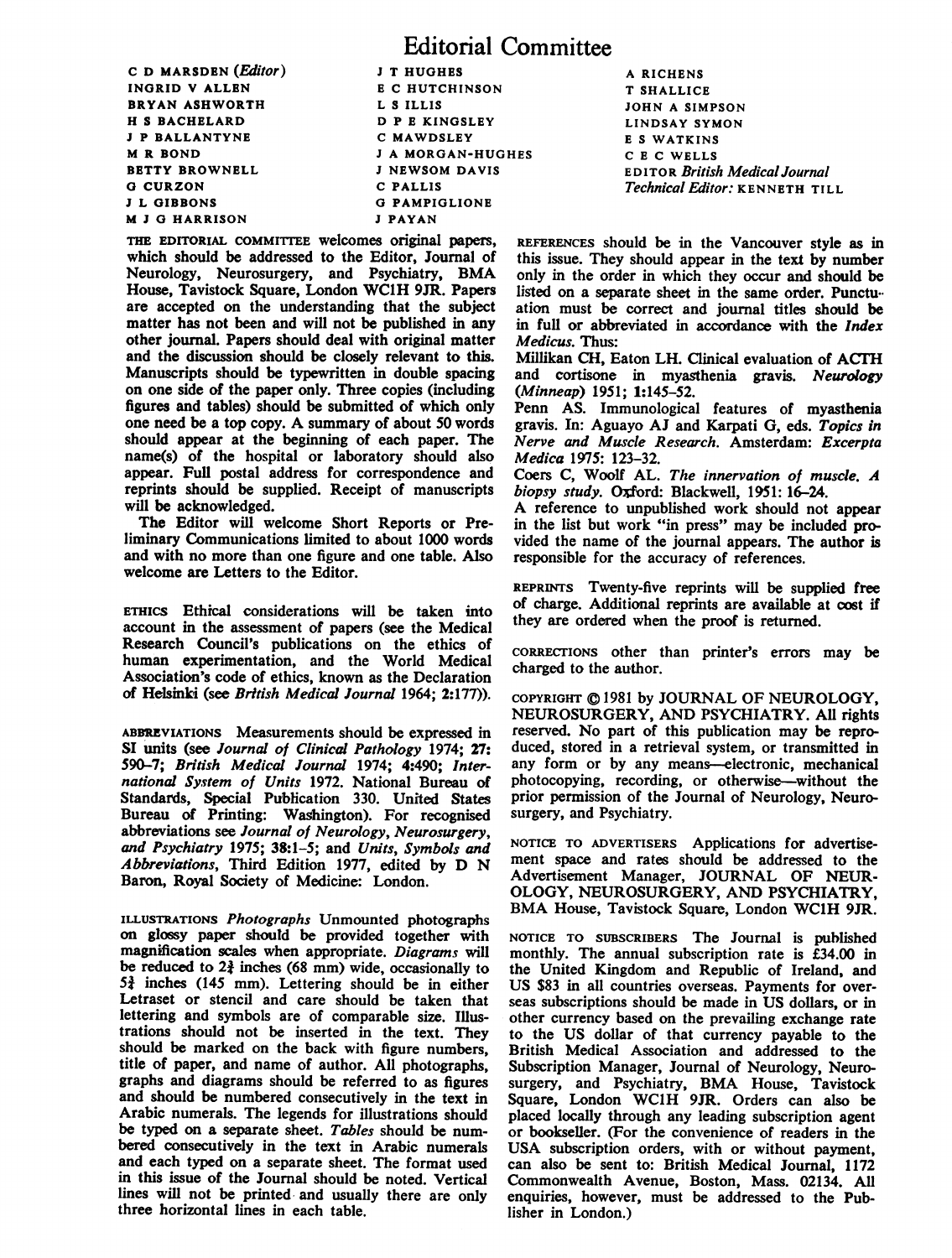Subscription i Saoscription<br>ior Hospital<br>Residents an

## Journal of Neurology, Neurosurgery & **Psychiatry**

is available to junior hospital doctors in all parts of the world for a maximum of four consecutive years at REDUCED Annual Subscription Rates. (Thereafter, or when reaching consultant status this special offer will no longer apply.) The following reduced rates are unchanged for the twelve issues published in 1981.

## Inland £17.00 Overseas US \$40.00

(The full rates are: Inland £34.00; Overseas US\$83.00)

The opportunity to subscribe to this journal of international authority and repute at a substantially reduced subscription rate is one not to be missed by junior doctors seeking to specialise in neurology, neurosurgery or psychiatry.

Please complete the adjacent order form and send for your subscription NOW

Further order forms can be supplied on request.

## ORDER FORM

BMA Publications BMA House, Tavistock Square London WC1H 9JR, England

Please enter my subscription to JOURNAL OF NEUROLOGY, NEUROSURGERY & **PSYCHIATRY** 

□ United Kingdom and Irish Republic £17.00

□ Overseas US\$40.00

□ My remittance for................... is enclosed

(Please tick appropriate boxes)

NAME..........................................

ADDRESS ...................................

To be completed by Consultant

<sup>I</sup> hereby confirm that the above mentioned doctor is a member of the junior hospital staff/ resident/intern at......................

Signed......................................... I\_\_\_\_\_\_\_\_\_\_\_\_\_

Journal of Neurology, Neurosurgery and Psychiatry